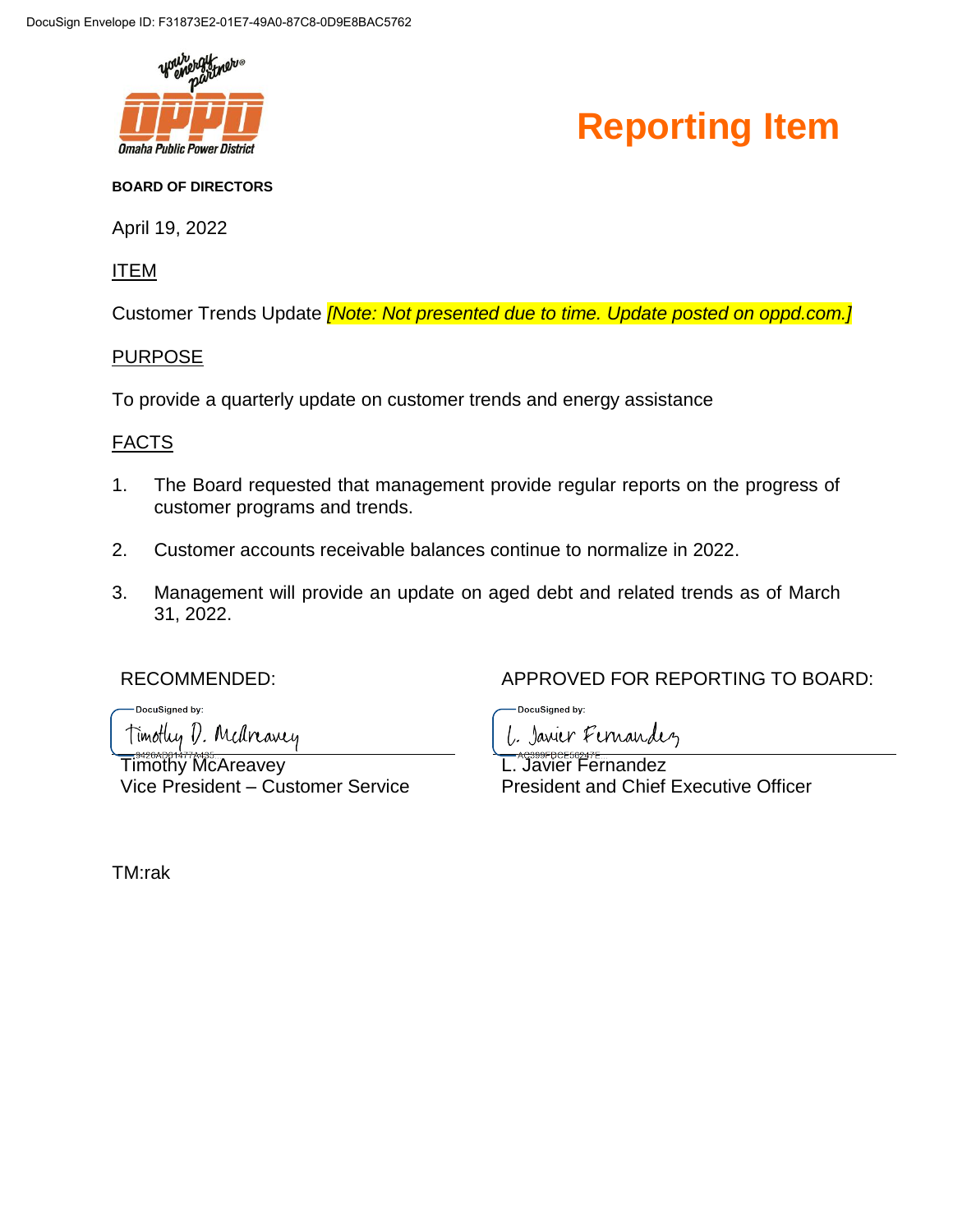

# Customer Trends Quarterly Update

as of March 31, 2022

All Committee Meeting April 19, 2022

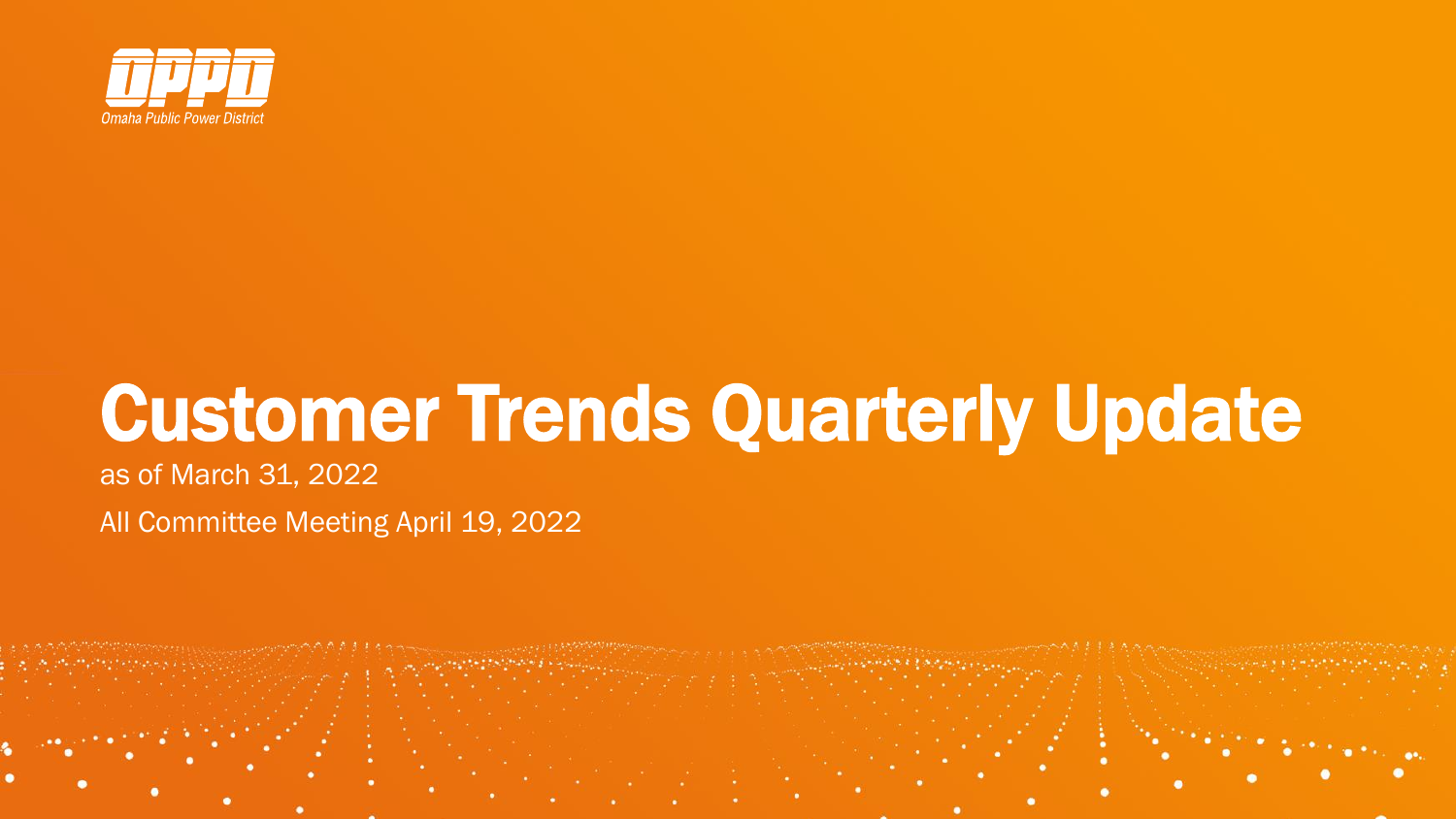Continuing to monitor and adjust OPPD's solutions as our customers' needs are changing.





### Customer First Solutions

- Customer Care Call Center Modernization went live
- Call to business customers regarding upcoming disconnections
- Call to customers with scheduled field visits for proactive communications and awareness
- Flexible payment schedules will remain available for customers



• 4,347 distinct customers received \$1,691,871 of heating supplemental benefits

### Promotional/Marketing Campaign

Over 600 employees and retirees took part in the 15<sup>th</sup> annual Heat the Streets to help those in need of paying their energy bills



### Next Steps

- Continue to review economic recovery indicators to suggest alternatives
- Customer arrears review for a noticeable shift beyond consistent historical metrics
- Review of industry & pandemic trends
- Payment Installment Plan shift from pilot program to standard business practice in Q2 of 2022
- Development underway for Customer Assistance Program Pilot. (CAP) targeted to launch end of Q2 2022

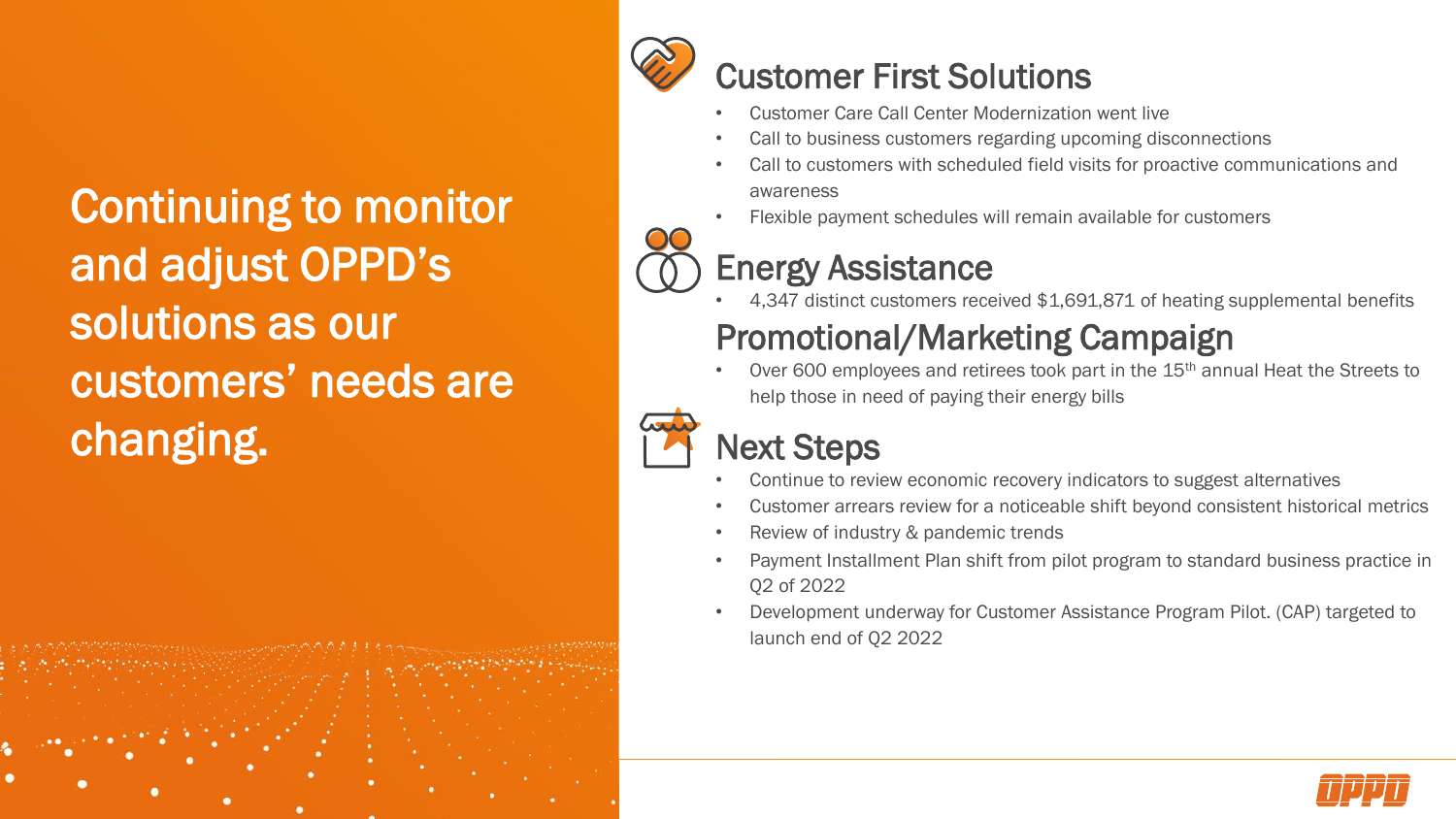# Summary of Aged Debt

|                                                                   | <b>Residential</b>   |                      |          | <b>Commercial &amp; Industrial</b> |                      |           |
|-------------------------------------------------------------------|----------------------|----------------------|----------|------------------------------------|----------------------|-----------|
|                                                                   | <b>March</b><br>2022 | March<br>2021        | % Change | <b>March</b><br>2022               | <b>March</b><br>2021 | % Change  |
| % of Accounts Current                                             | 89.9%                | 91.3%                | $-1.5\%$ | 93.0%                              | 93.3%                | $-0.3\%$  |
| % of Accounts in Arrears                                          | 10.1%                | 8.7%                 | 15.2%    | 7.0%                               | 6.7%                 | $3.6\%$ 1 |
| <b>Total Aged Debt &gt; 30 days (in millions)</b>                 | \$5.7                | \$5.0                | 12.9%    | \$2.6                              | \$2.0                | 31.5%     |
| <b>Total Aged Debt 91+ Days (in millions)</b>                     | \$0.9                | \$0.9                | $-0.0%$  | \$0.1                              | \$0.2\$              | $-10.0\%$ |
| <b>Total Service Agreement Count &gt; 30 Days (in thousands)</b>  | 32.8                 | 33.0                 | 0.0%     | 1.8                                | 1.8                  | 0.0%      |
| <b>Total Service Agreement Count &gt; 91+ Days (in thousands)</b> | 6.1                  | 6.3                  | 0.0%     | 0.3                                | 0.4                  | $-25.0\%$ |
| <b>LIHEAP Only Accounts</b>                                       | <b>March</b><br>2022 | <b>March</b><br>2021 | % Change |                                    |                      |           |

| <b>LIHEAP Only Accounts</b>                                      | 2022  | 2021  |         |
|------------------------------------------------------------------|-------|-------|---------|
| % of Accounts Current                                            | 69%   | 66%   | 5% 1    |
| % of Accounts in Arrears                                         | 31%   | 34%   | $-9\%$  |
| <b>Total Aged Debt &gt; 30 days (in millions)</b>                | \$0.7 | \$1.0 | $-28%$  |
| Total Aged Debt 91+ Days (in millions)                           | \$0.1 | \$0.2 | $-44\%$ |
| <b>Total Service Agreement Count &gt; 30 Days (in thousands)</b> | 3.8   | 4.7   | 19%     |
| Total Service Agreement Count > 91+ Days (in thousands)          | 0.9   | 1.3   | $-31\%$ |

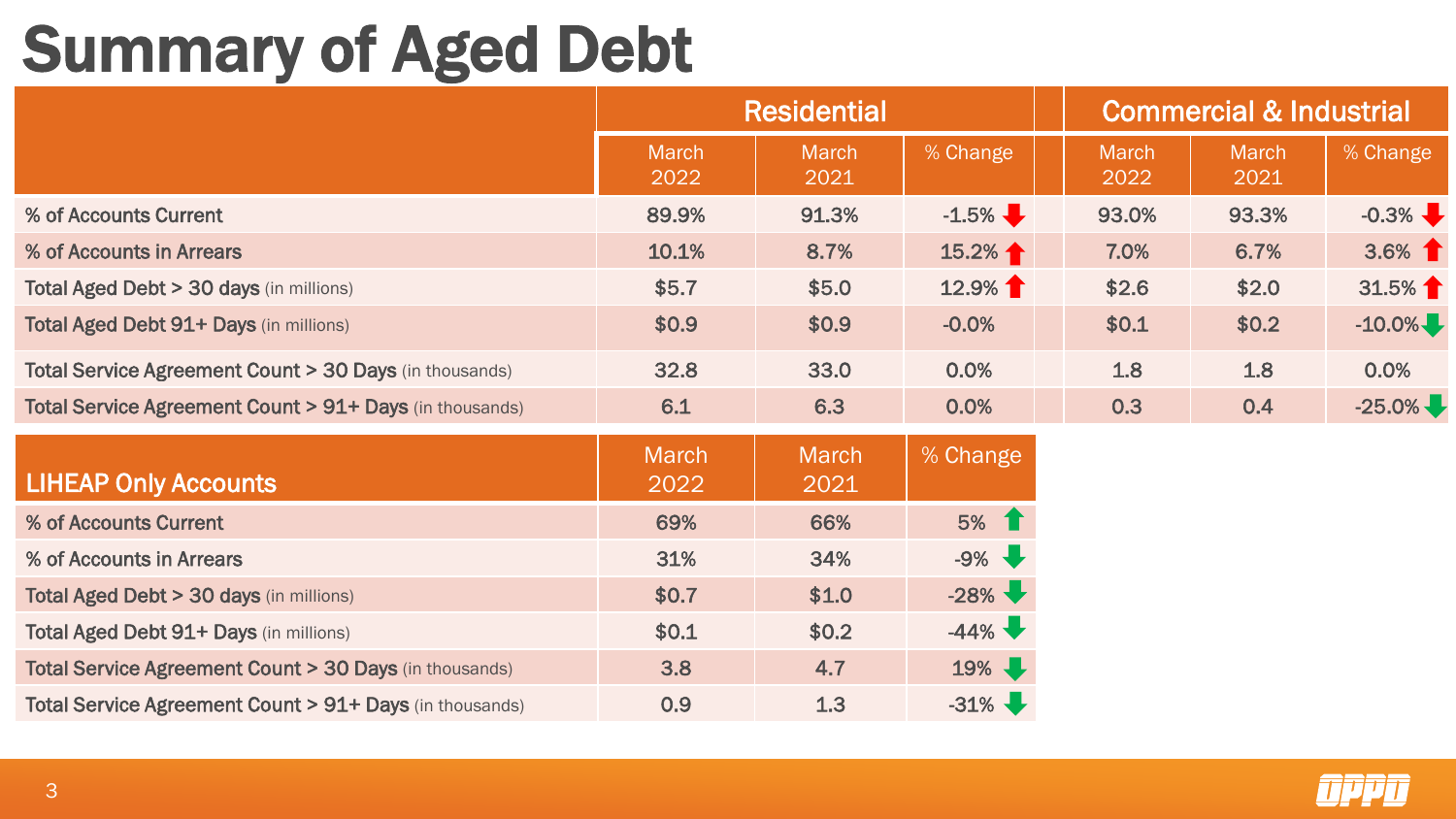### Disconnect Notices Issued



Note: Historically, a Disconnect Notice was issued to a customer at the time of billing if the past due amount was > \$100 and the customer has not demonstrated a good payment history. During the latter portion of March thru June 2020 a past due reminder letter replaced the Disconnect Notice since disconnects for non-payment were suspended during this time. The values during this period represent accounts that received a letter in lieu of a Disconnect Notice. Effective 8/25/2020, the threshold of the notice was set to > \$200 which will decrease the number of Disconnect Notices generated from that point forward.

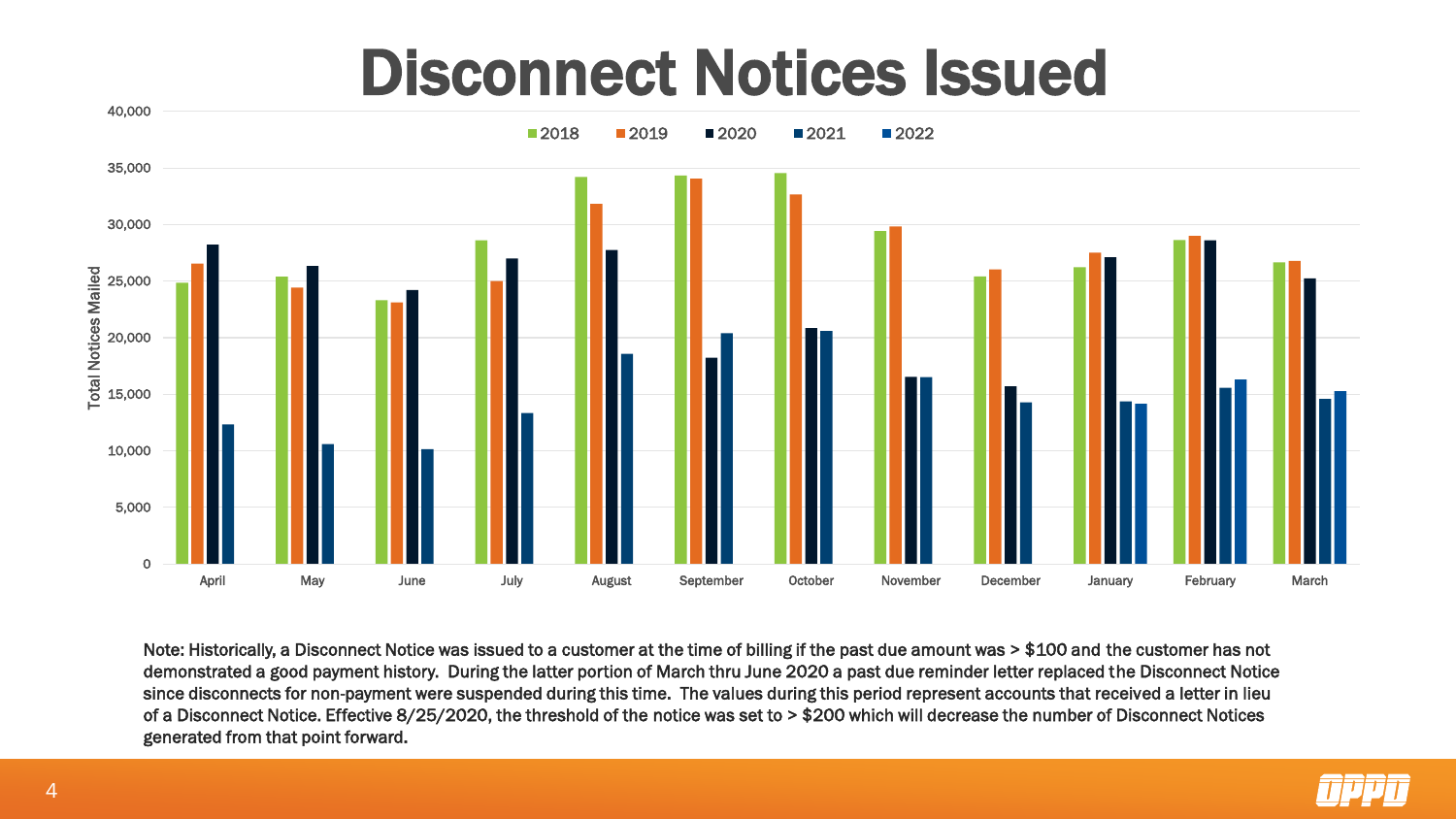## Disconnections for Non-Payment by Month



In 2020 Disconnections for non-payment were suspended from early March to mid-July due to COVID-19.

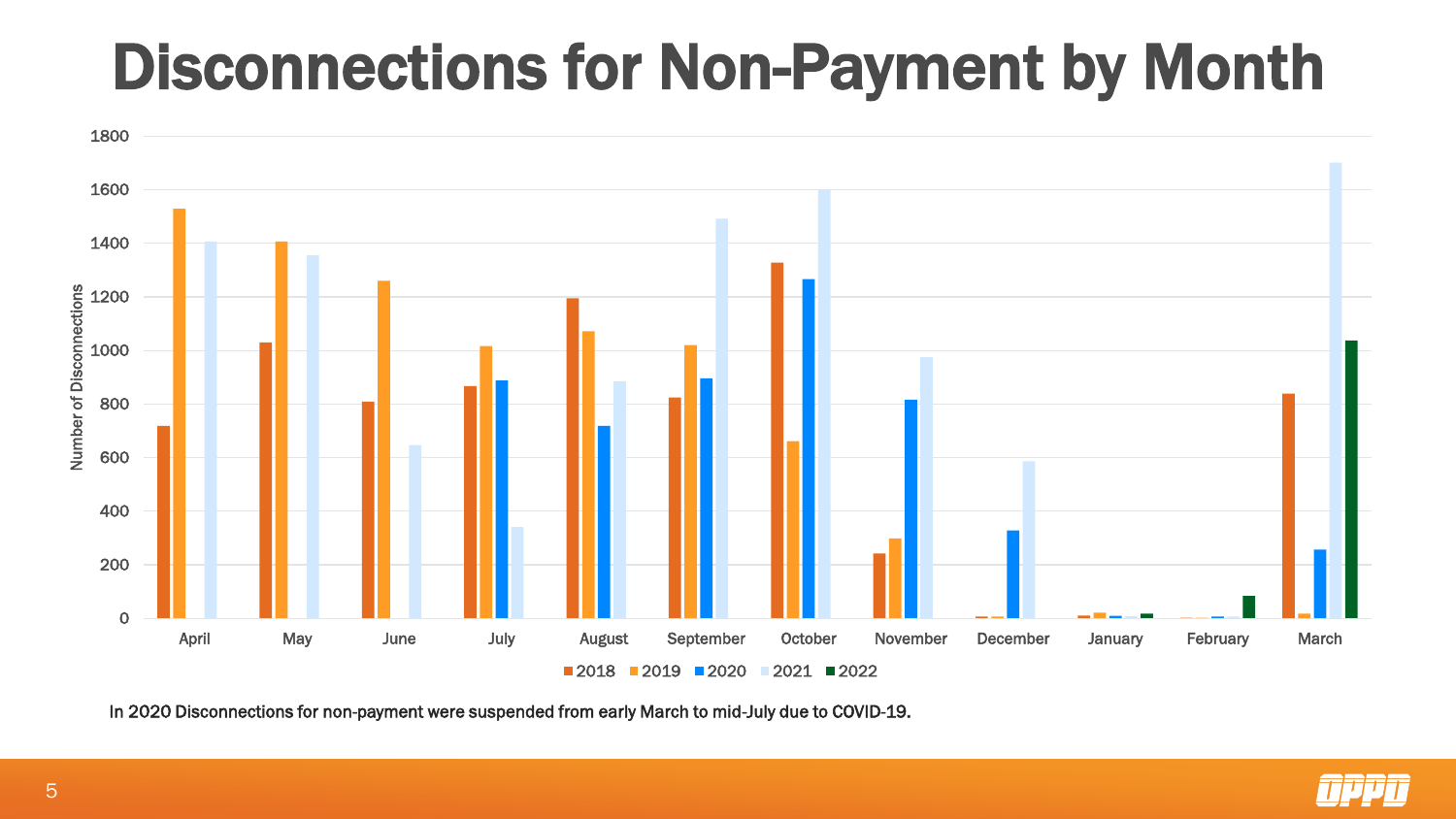### Average Disconnect Notice Amount vs Average Field Collection Amount

Average Disconnect Notice Amount vs Average Field Collection Amount



Note: OPPD prioritizes field collection and disconnection activities to the highest and riskiest debt which is reflected with the higher dollar value for orders sent to the field for collections/disconnection for non-payment vs the average disconnect notice amount.

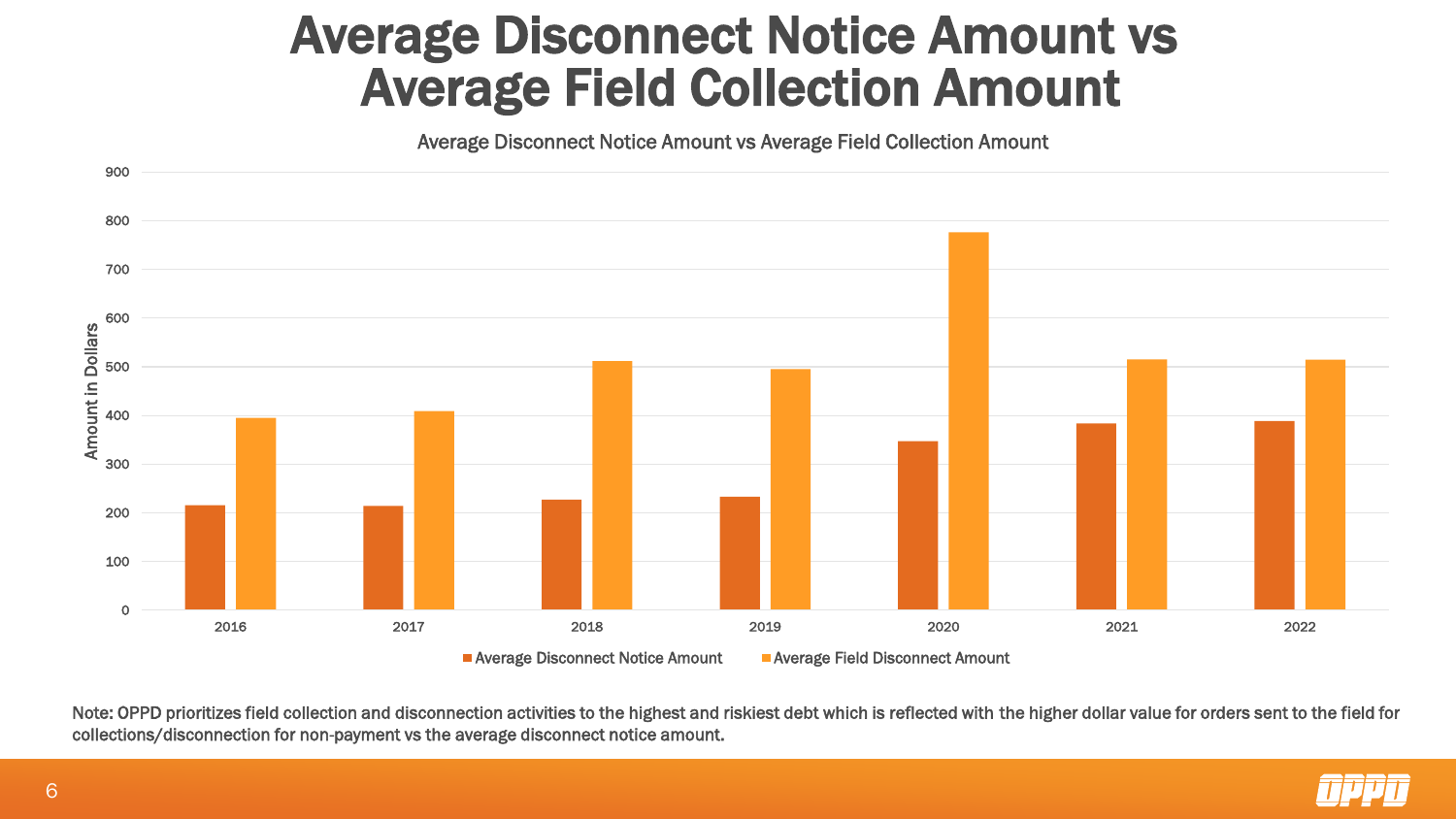### Timing of Reconnections after Disconnect for Non-Pay





\*2022 Data is YTD